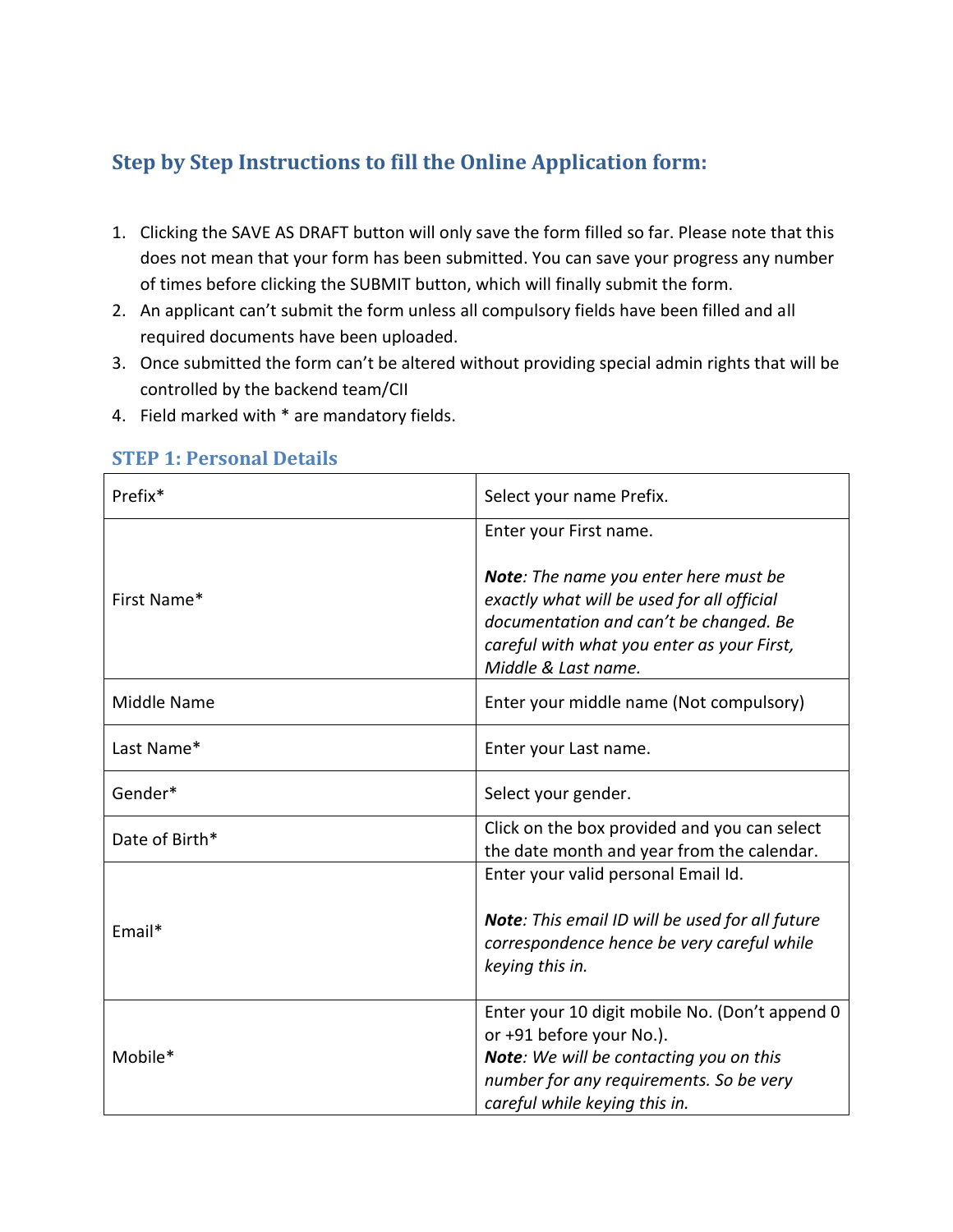| Father's name*                                                                 | Enter your father's full name.                                                                                                                                  |
|--------------------------------------------------------------------------------|-----------------------------------------------------------------------------------------------------------------------------------------------------------------|
| Marital status*                                                                | Select your marital status.                                                                                                                                     |
| Nationality*                                                                   | Select your nationality.                                                                                                                                        |
| Passport size photo*                                                           | Attach your Passport size photo in .JPG, .PNG<br>format.                                                                                                        |
|                                                                                |                                                                                                                                                                 |
| <b>Complete Permanent Address</b>                                              |                                                                                                                                                                 |
|                                                                                |                                                                                                                                                                 |
| Address*                                                                       | Enter your permanent address.                                                                                                                                   |
| State*                                                                         | Select your state.                                                                                                                                              |
| City*                                                                          | Select your city.<br>Note: If your city is not found then select<br>'Other' option. And give your city name in the<br>field provided for the Other City.        |
| <b>Other City</b>                                                              | Enter your city name in case of 'Other'                                                                                                                         |
| Pin code*                                                                      | Enter your 6 digit pin code.                                                                                                                                    |
|                                                                                |                                                                                                                                                                 |
| <b>Complete Postal Address (Select check box if same as permanent Address)</b> |                                                                                                                                                                 |
|                                                                                |                                                                                                                                                                 |
| Address*                                                                       | Enter your postal address.                                                                                                                                      |
| State*                                                                         | Select your state.                                                                                                                                              |
| City*                                                                          | Select your city.<br><b>Note:</b> If your city is not found then select<br>'Other' option. And give your city name in the<br>field provided for the Other City. |
| <b>Other City</b>                                                              | Enter your city name in case of 'Other'                                                                                                                         |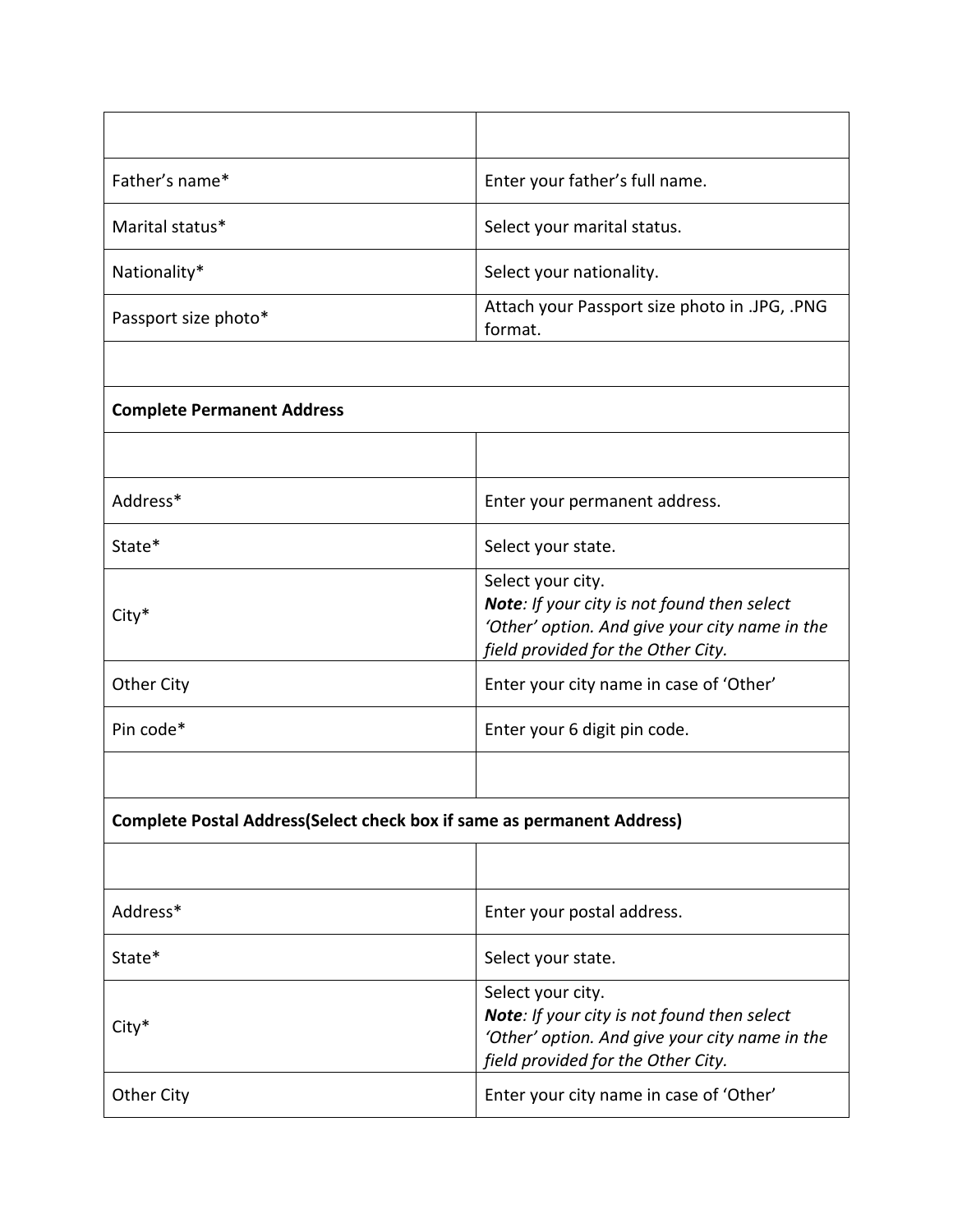| Pin code* | Enter your 6 digit pin code. |
|-----------|------------------------------|
|           |                              |

| Date of Enrolment in PHD*                     | Click on the box provided and you can select<br>the date month and year from the calendar.                                                                                                                                                                                    |
|-----------------------------------------------|-------------------------------------------------------------------------------------------------------------------------------------------------------------------------------------------------------------------------------------------------------------------------------|
|                                               | Click on the box provided and you can select<br>the date month and year from the calendar.                                                                                                                                                                                    |
| Date of Registration in PHD*                  | Note: This date may be the same as enrolment<br>date in case of some institute / university rules<br>A candidate is eligible to apply for PM<br>Fellowship if she/he has been registered for<br>PhD for not more than 14 months from the<br>date of submission of application |
| PHD Enrolment certificate*                    | Attach the PHD Enrolment certificate in DOC<br>format.                                                                                                                                                                                                                        |
| PHD Registration certificate*                 | Attach the PHD Registration certificate in DOC<br>format.                                                                                                                                                                                                                     |
| Institute where enrolled / registered in PHD* | Enter name of Institute where enrolled /<br>registered in PHD.                                                                                                                                                                                                                |
| University                                    | Enter the name of University (Not<br>Compulsory).                                                                                                                                                                                                                             |
| Nature of PHD enrolled/registered in*         | Select the nature of PHD enrolled/ registered.                                                                                                                                                                                                                                |
| Address*                                      | Enter the address of institute.                                                                                                                                                                                                                                               |
| State*                                        | Select the State.                                                                                                                                                                                                                                                             |
| City*                                         | Select your city.<br>Note: If your city is not found then select<br>'Other' option. And give your city name in the<br>field provided for the Other City.                                                                                                                      |
| Pin code*                                     | Enter the 6 digit pin code.                                                                                                                                                                                                                                                   |
| <b>Other City</b>                             | Enter your city name in case of 'Other'                                                                                                                                                                                                                                       |

### **Step 2: Details of PHD**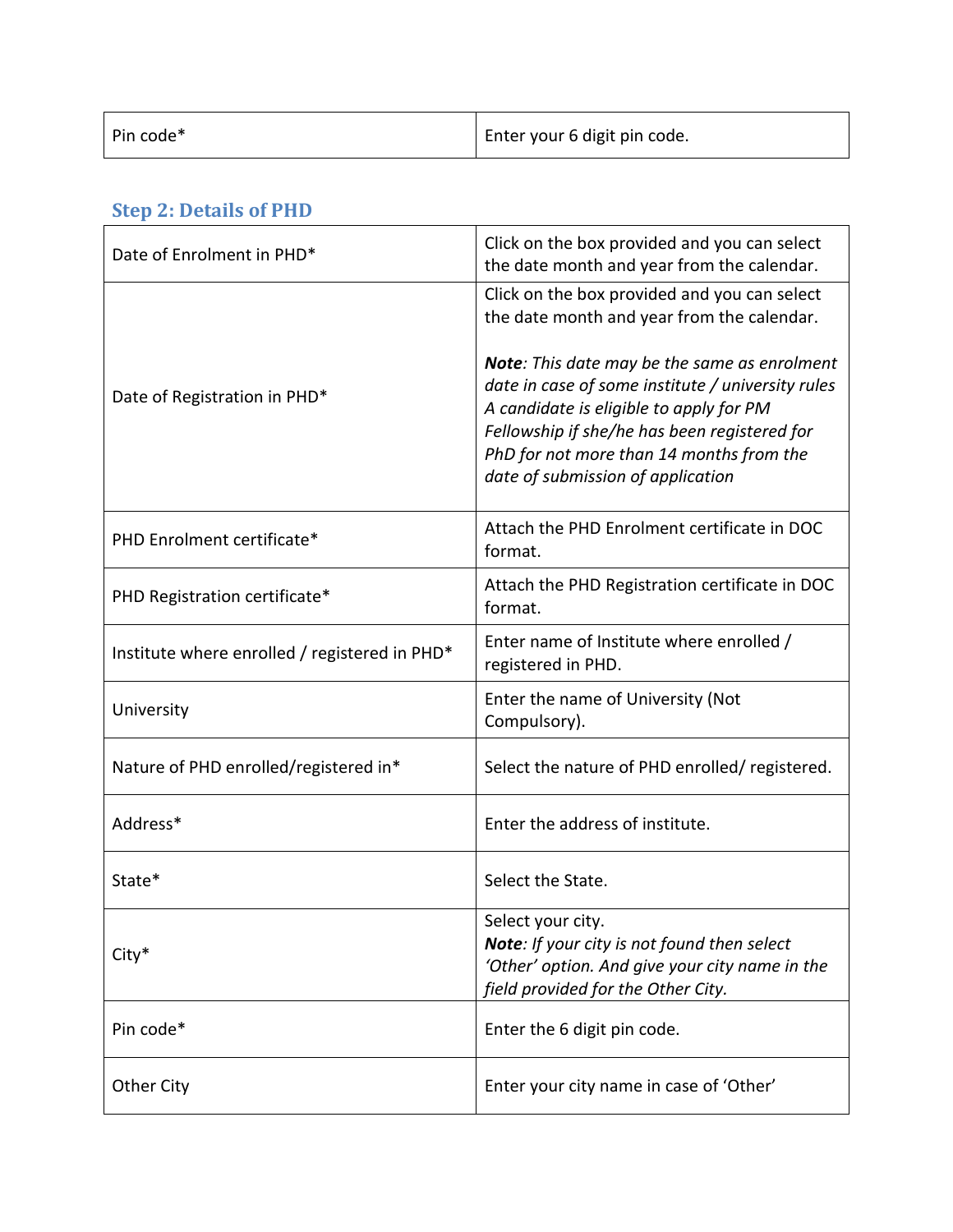| Broad Research Area*     | Select the Broad Research Area from the six<br>listed areas of Life Science, Engineering,<br>Mathematics, Physics, Chemistry and Earth &<br>Atmospheric Sciences                                                                               |
|--------------------------|------------------------------------------------------------------------------------------------------------------------------------------------------------------------------------------------------------------------------------------------|
| Sub Classification Area* | Enter the sub classification of research area<br>E.g. Civil Engineering, Agriculture, Medicine<br>etc.                                                                                                                                         |
| Research Topic*          | Enter the research topic.<br>Note: Please do not enter a very long research<br>topic. Keep it concise. This is the topic of<br>research that you propose to work on under<br>PM Fellowship Scheme.                                             |
| Research Synopsis*       | Enter your research synopsis.<br><b>Note:</b> The research synopsis should not be<br>more than 300 words. The synopsis should<br>reflect clarity of thoughts and objective. Try to<br>highlight the importance of the research to<br>industry. |
| List of publications     | Enter the publication List.                                                                                                                                                                                                                    |

## **Step 3 Educational Details**

| Details of 10 <sup>th</sup> Board                      |                                                                                             |
|--------------------------------------------------------|---------------------------------------------------------------------------------------------|
|                                                        |                                                                                             |
| Board <sup>*</sup>                                     | Select your board (If you select Other then<br>define your board).                          |
| Subjects Taken*                                        | Enter your 10 <sup>th</sup> subjects.                                                       |
| Year of Passing                                        | Select passing year of 10 <sup>th</sup> board.                                              |
| Percentage obtained in 10 <sup>th</sup> *              | Enter your percentage in 10 <sup>th</sup><br>Note: Do not enter best of 4 or best of 5 etc. |
| Upload scan copy of your 10 <sup>th</sup> certificate* | Upload scan copy of your 10 <sup>th</sup> certificate in<br>DOC format.                     |
|                                                        |                                                                                             |
| Details of 12 <sup>th</sup> Board                      |                                                                                             |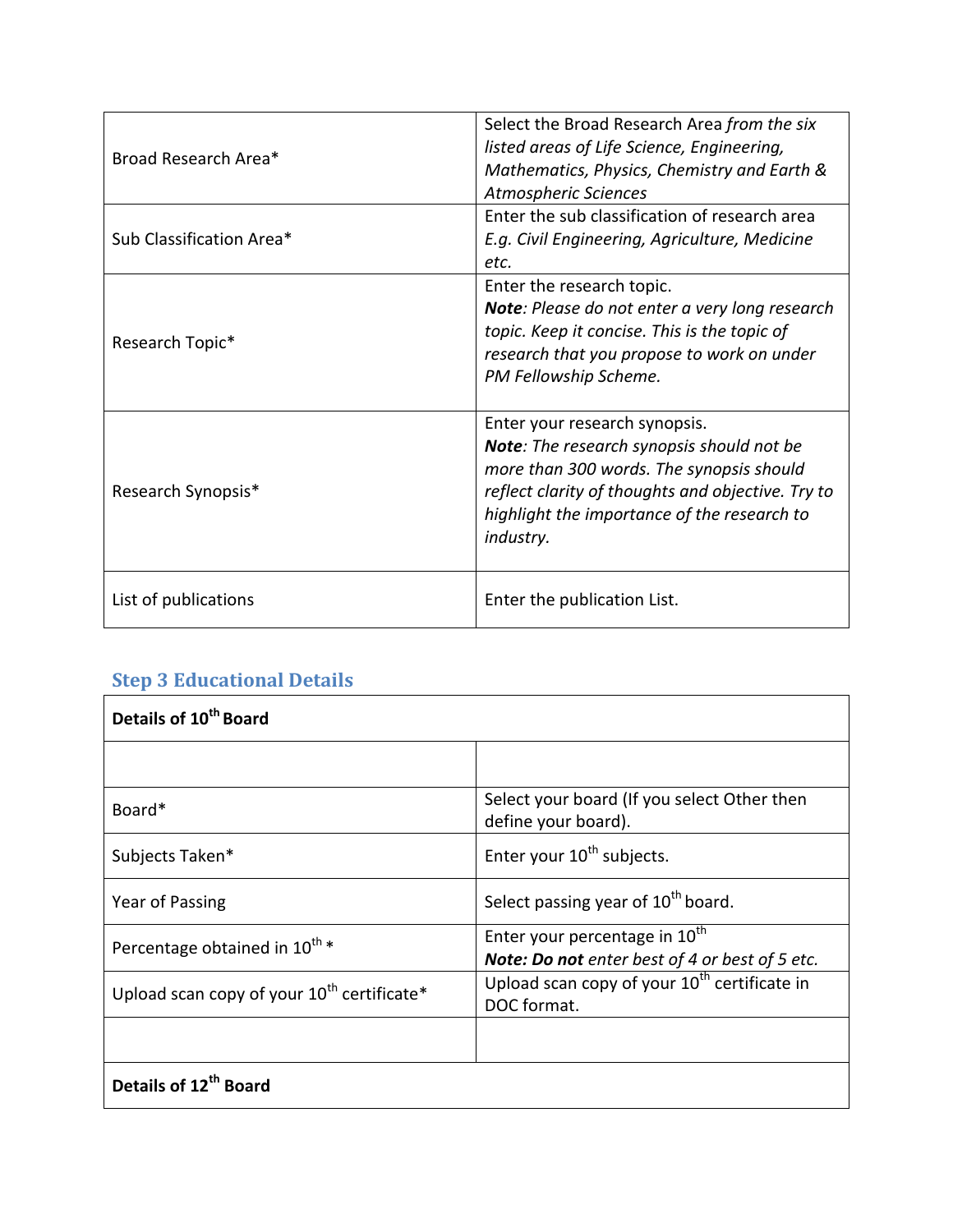| Board*                                                 | Select your board (If you select Other then<br>define your board).                                                                                                                |
|--------------------------------------------------------|-----------------------------------------------------------------------------------------------------------------------------------------------------------------------------------|
| Subjects Taken*                                        | Enter your 10 <sup>th</sup> subjects.                                                                                                                                             |
| Year of Enrollment*                                    | Select enrollment year of 12 <sup>th</sup> Board.                                                                                                                                 |
| Year of Passing                                        | Select passing year of 12 <sup>th</sup> board.                                                                                                                                    |
| Percentage obtained in 12 <sup>th</sup> *              | Enter your percentage in 12 <sup>th</sup><br>Do not enter best of 4 or best of 5 etc.                                                                                             |
| Upload scan copy of your 12 <sup>th</sup> certificate* | Upload scan copy of your 12 <sup>th</sup> certificate in<br>DOC format.                                                                                                           |
|                                                        |                                                                                                                                                                                   |
| <b>Details of Graduation Degree</b>                    |                                                                                                                                                                                   |
|                                                        |                                                                                                                                                                                   |
| Name of Graduation Degree*                             | Enter your graduation degree name.<br>E.g. B. Sc., B. Tech etc.                                                                                                                   |
| Type of Graduation Degree*                             | Select graduation type.                                                                                                                                                           |
| Specialization*                                        | <b>Enter Graduation specialization</b><br>E.g. Pharmacy, Physics, Mechanical<br>Engineering                                                                                       |
| Subjects*                                              | Enter subjects taken in Graduation<br>E.g. In B.Sc (H) Biochemistry, you may have<br>taken Immunology, Microbiology,<br>Biomolecules, Mathematics, Chemistry etc. as<br>subjects. |
| Total Percentage / CGPA Scored*                        | Enter the total percentage marks or CGPA, as<br>applicable, scored in Graduation. Do not enter<br>best of 4 or best of 5 etc.                                                     |
| Institute*                                             | Enter your graduation institute.                                                                                                                                                  |
| University                                             | Enter your graduation university (Not<br>compulsory).                                                                                                                             |
| Year of Enrollment*                                    | Select enrollment year of Graduation.                                                                                                                                             |
| Year of Passing                                        | Select passing year of Graduation.                                                                                                                                                |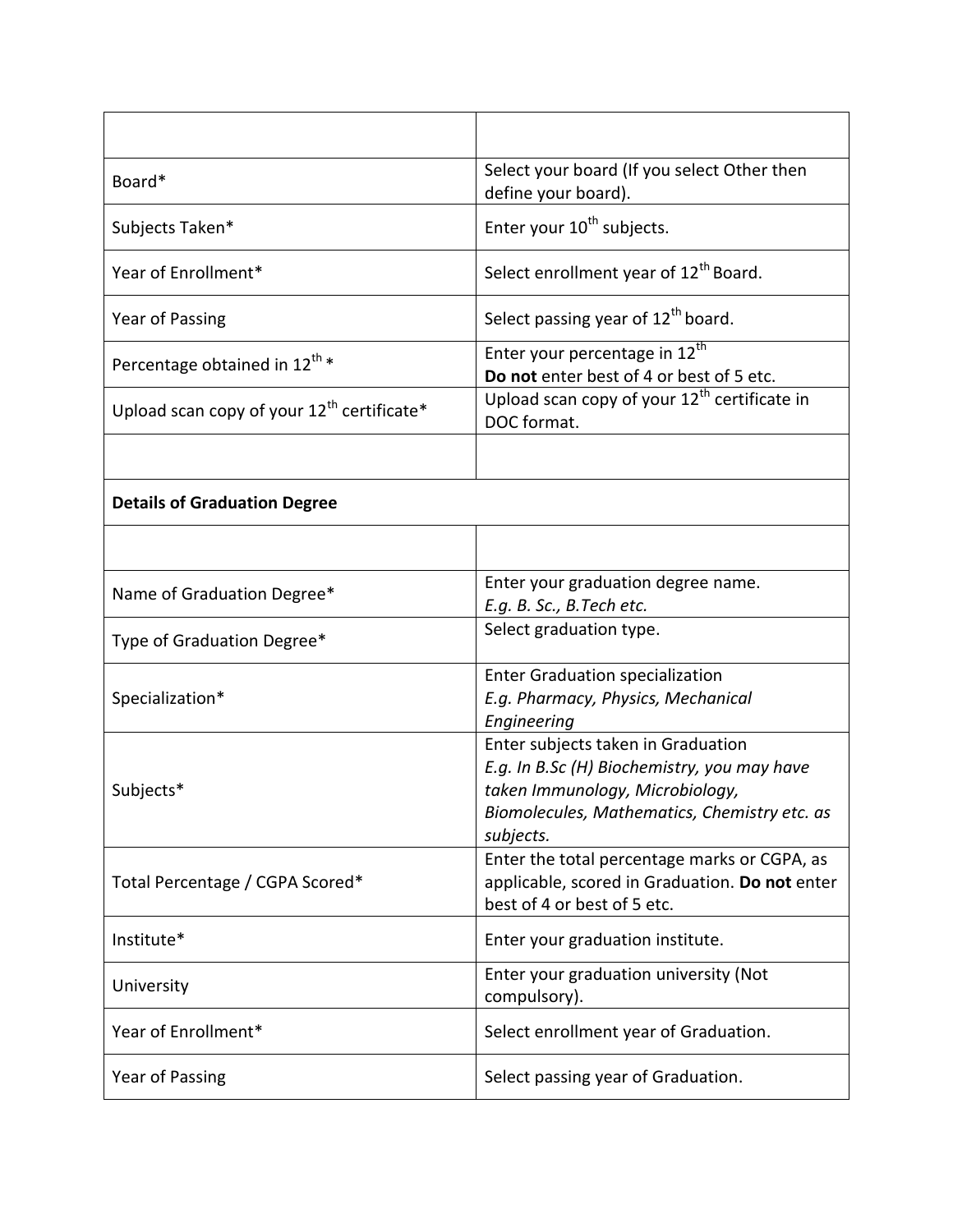| Upload scan copy of your graduation                            | Upload scan copy of your graduation                                                                                           |  |
|----------------------------------------------------------------|-------------------------------------------------------------------------------------------------------------------------------|--|
| certificate*                                                   | certificate in DOC format.                                                                                                    |  |
|                                                                |                                                                                                                               |  |
| Select if you taken admission in PHD directly after Graduation |                                                                                                                               |  |
|                                                                |                                                                                                                               |  |
| <b>Details of Post Graduation Degree</b>                       |                                                                                                                               |  |
|                                                                |                                                                                                                               |  |
| Name of Post Graduation Degree*                                | Enter your post graduation degree name.                                                                                       |  |
| Specialization*                                                | Enter post Graduation specialization.                                                                                         |  |
| Subjects*                                                      | Enter post Graduation subject.                                                                                                |  |
| Total Percentage / CGPA Scored*                                | Enter the total percentage marks or CGPA, as<br>applicable, scored in Graduation. Do not enter<br>best of 4 or best of 5 etc. |  |
| Institute*                                                     | Enter your post graduation institute.                                                                                         |  |
| University                                                     | Enter your post graduation university (Not<br>compulsory).                                                                    |  |
| Year of Enrollment*                                            | Select enrollment year of post Graduation.                                                                                    |  |
| Year of Passing                                                | Select passing year of post Graduation.                                                                                       |  |
| Upload scan copy of your post graduation<br>certificate*       | Upload scan copy of your post graduation<br>certificate in DOC format.                                                        |  |
|                                                                |                                                                                                                               |  |
| Details of Other degree/diploma (not compulsory)               |                                                                                                                               |  |
|                                                                |                                                                                                                               |  |
| Name of Other Degree                                           | Enter your other degree name.                                                                                                 |  |
| Specialization                                                 | Enter other degree specialization.                                                                                            |  |
| Subjects                                                       | Enter other degree subject.                                                                                                   |  |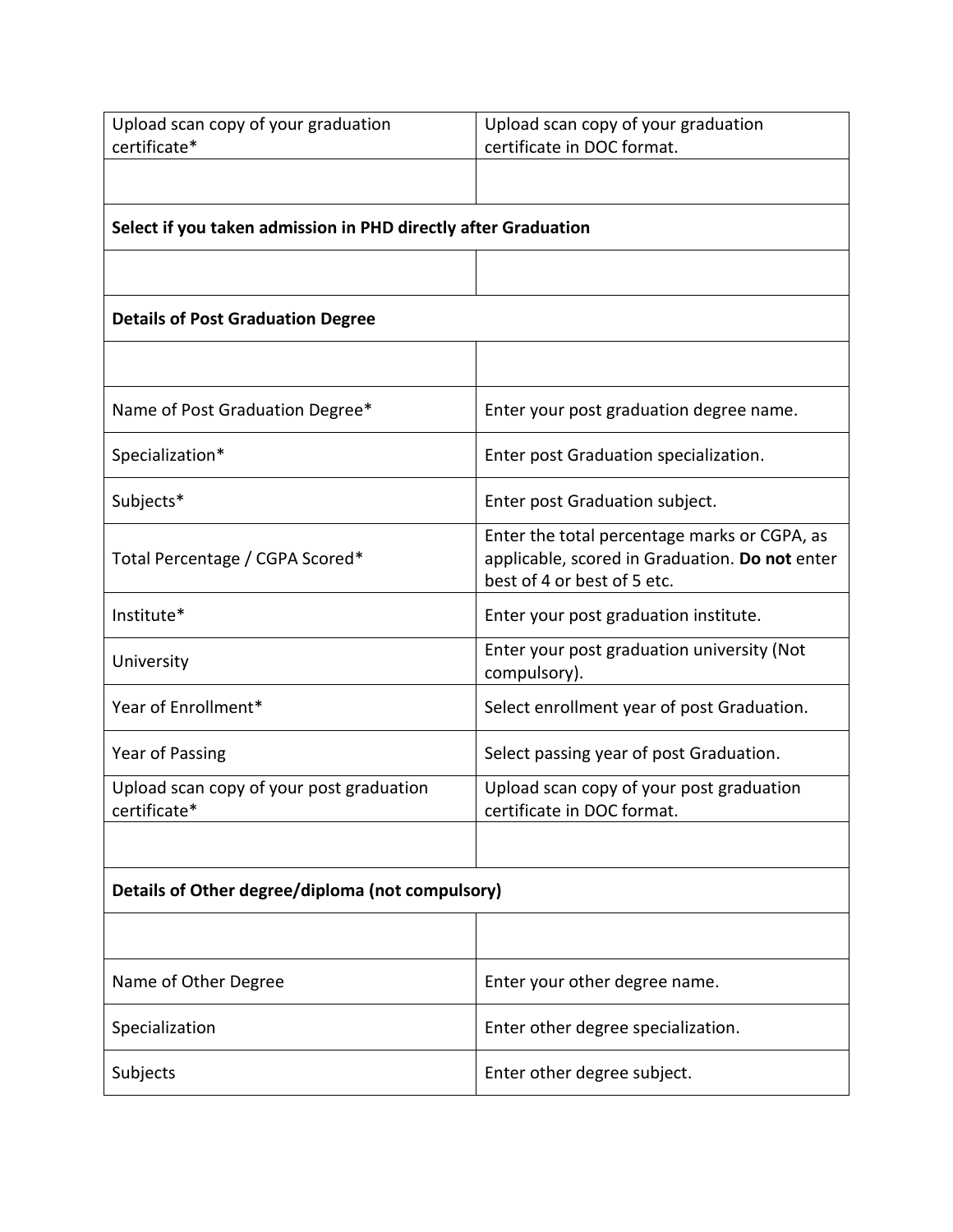| Total Percentage / CGPA Scored*                      | Enter the total percentage marks or CGPA, as<br>applicable, scored in Graduation. Do not enter<br>best of 4 or best of 5 etc. |
|------------------------------------------------------|-------------------------------------------------------------------------------------------------------------------------------|
| Institute                                            | Enter your other degree institute.                                                                                            |
| University                                           | Enter your other degree university (Not<br>compulsory).                                                                       |
| Year of Enrollment                                   | Select enrollment year of other degree.                                                                                       |
| Year of Passing                                      | Select passing year of other degree.                                                                                          |
| Upload scan copy of your Other degree<br>certificate | Upload scan copy of your other degree<br>certificate in DOC format.                                                           |

### **STEP 4 Host Institute (PHD) Details**

| Name of institute where Registered for PHD*            | Enter the institute name                                                                                                         |
|--------------------------------------------------------|----------------------------------------------------------------------------------------------------------------------------------|
| Name of Department*                                    | Enter the name of department                                                                                                     |
| Address*                                               | <b>Enter the Address</b>                                                                                                         |
| State*                                                 | Select the State                                                                                                                 |
| City*                                                  | Select city. If city is not found then select<br>'Other' option. And give city name in the field<br>provided for the Other City. |
| <b>Other City</b>                                      | Enter city name in case of 'Other'                                                                                               |
| Pin code*                                              | Enter the 6 digit Pin code                                                                                                       |
| PhD Institute STD Code*                                | Enter the STD Code for the Phone No.                                                                                             |
| PhD Institute Phone No.*                               | Enter the valid phone no.                                                                                                        |
| PHD Institute Website*                                 | Enter the valid website URL (not including<br>HTTP)                                                                              |
| Upload profile of Host Institute*                      | Attach Profile of host institute in DOC format.                                                                                  |
| Do you avail the hostel facility at your<br>institute* | Select Yes/No (If yes then fill following address<br>fields)                                                                     |
| Address                                                | <b>Enter the Address</b>                                                                                                         |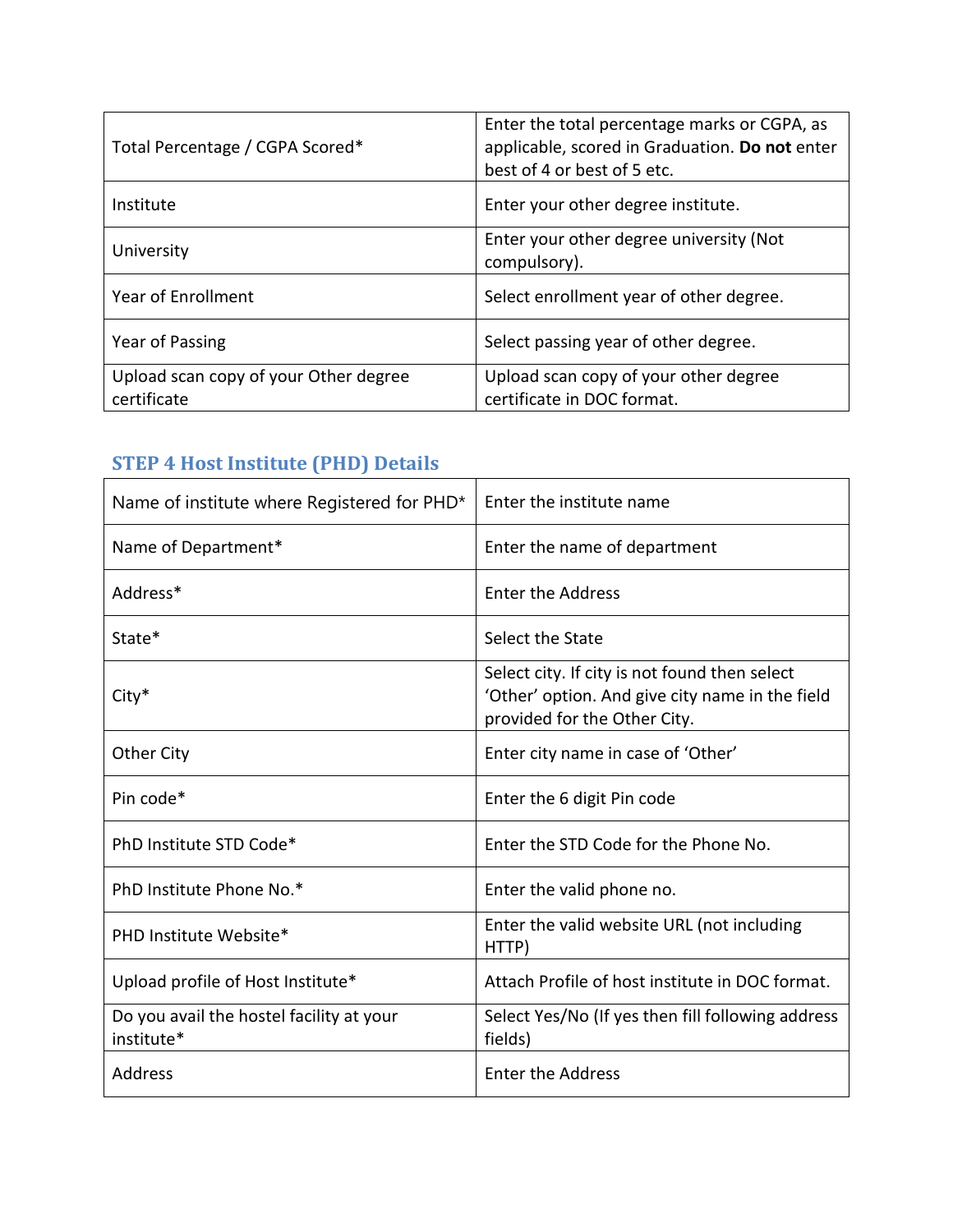| State                                | Select the State                                                                                                                                |
|--------------------------------------|-------------------------------------------------------------------------------------------------------------------------------------------------|
| City                                 | Select city. If city is not found then select<br>'Other' option. And give city name in the field<br>provided for the Other City.                |
| Other City                           | Enter your city name in case of 'Other'                                                                                                         |
| Pin code                             | Enter the valid 6 digit pin code                                                                                                                |
|                                      |                                                                                                                                                 |
| <b>Details of PhD Institute Head</b> |                                                                                                                                                 |
|                                      |                                                                                                                                                 |
| Name of Head of PHD Institute*       | Enter the name of Head                                                                                                                          |
| PhD Institute Head Designation*      | Enter the Head Designation                                                                                                                      |
| PhD Institute Head Address*          | <b>Enter the Address</b>                                                                                                                        |
| PhD Institute Head State*            | Select the State                                                                                                                                |
| PhD Institute Head City*             | Select your city. If your city is not found then<br>select 'Other' option. And give your city name<br>in the field provided for the Other City. |
| <b>Other City</b>                    | Enter your city name in case of 'Other'                                                                                                         |
| PhD Institute Head Pin code*         | Enter the pin code                                                                                                                              |

# **Step 5 Academic Guide Details**

| Details of the1st Supervisor/ Research guide for Phd |                                                                            |
|------------------------------------------------------|----------------------------------------------------------------------------|
|                                                      |                                                                            |
| Prefix <sup>*</sup>                                  | Select name Prefix                                                         |
| Full name*                                           | Enter the full name of $1st$ supervisor                                    |
| Mobile*                                              | Enter your 10 digit mobile No. (Don't append 0<br>or +91 before your No.). |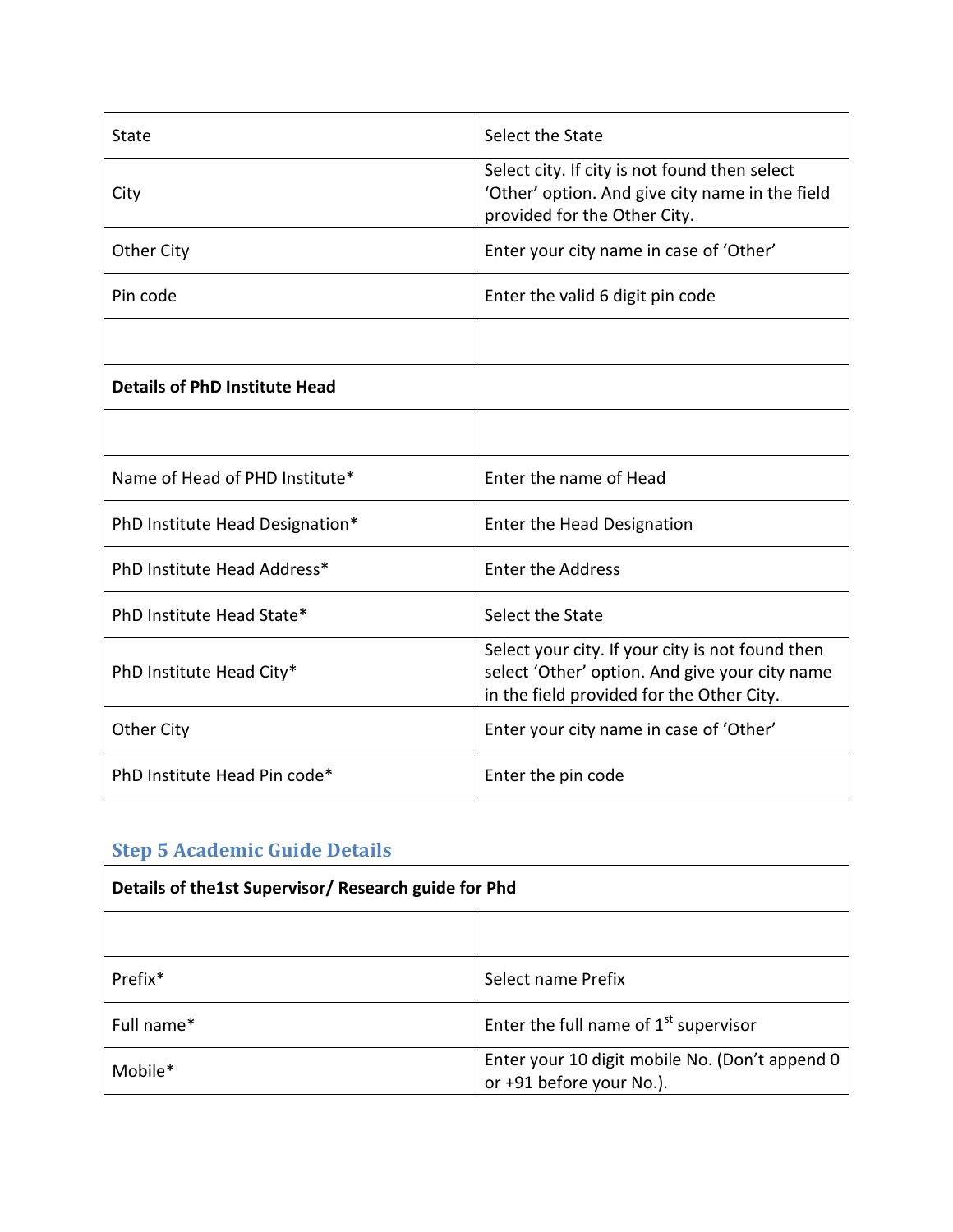| $Email*$                                                          | Enter the valid Email ID                             |
|-------------------------------------------------------------------|------------------------------------------------------|
| Bio data of PHD Supervisor*                                       | Attach the Bio data of PHD Supervisor                |
|                                                                   |                                                      |
| Details of the 2 <sup>nd</sup> Supervisor/ Research guide for PhD |                                                      |
|                                                                   |                                                      |
| Prefix <sup>*</sup>                                               | Select the name prefix of 2 <sup>nd</sup> supervisor |
| Full name*                                                        | Enter the name of $2^{nd}$ supervisor                |

# **STEP 6 Partner company Details**

| <b>STEP 6 Partner company Details</b> |                                                                                                                                                 |
|---------------------------------------|-------------------------------------------------------------------------------------------------------------------------------------------------|
| <b>Details of Partner Company</b>     |                                                                                                                                                 |
|                                       |                                                                                                                                                 |
| Name of Partner company*              | Enter the name of partner company                                                                                                               |
| Partner Company website*              | Enter the valid website URL (not including<br>HTTP)                                                                                             |
| Address*                              | <b>Enter the Address</b>                                                                                                                        |
| State*                                | Select the State                                                                                                                                |
| City*                                 | Select your city. If your city is not found then<br>select 'Other' option. And give your city name<br>in the field provided for the Other City. |
| <b>Other City</b>                     | Enter your city name in case of 'Other'                                                                                                         |
| Pin code*                             | Enter the Pin code                                                                                                                              |
| Annual Turnover of Partner Company*   | Enter the Annual Turnover of Partner<br>Company.                                                                                                |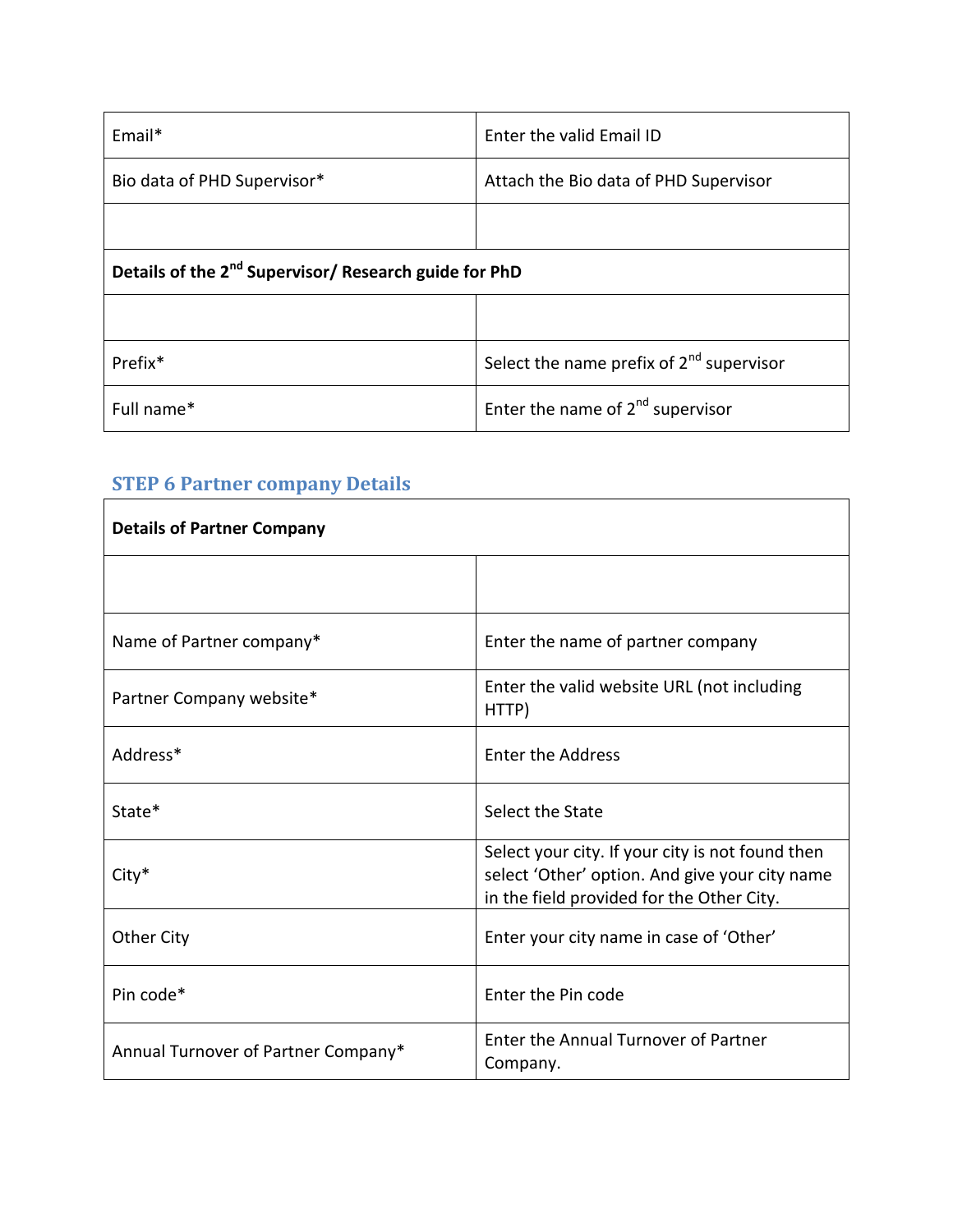| Partner Company Logo*                   | Attach the Partner company Logo in JPG/PNG<br>format |
|-----------------------------------------|------------------------------------------------------|
| Partner Company Profile*                | Attach the Partner company profile in DOC<br>format. |
|                                         |                                                      |
| <b>Details of Partner Company Head</b>  |                                                      |
|                                         |                                                      |
| Head of partner company*                | Enter the name of partner company head.              |
| Designation of head of partner company* | Enter the Designation of head of partner<br>company  |
| Address of Head of partner company*     | Enter the Address of Head of partner company         |
| State of Head of partner company*       | Select State of Head of partner company              |
| City of Head of partner company*        | Select City of Head of partner company               |
| <b>Other City</b>                       | Enter your city name in case of 'Other'              |
| Pin code of Head of partner company*    | Enter Pin code of Head of partner company            |

# **STEP 7 Industry Mentor Details**

| Prefix <sup>*</sup>  | Select name Prefix                                                         |
|----------------------|----------------------------------------------------------------------------|
| Full Name*           | Enter the full name of the Mentor                                          |
| Mobile*              | Enter your 10 digit mobile No. (Don't append 0<br>or +91 before your No.). |
| Email*               | Enter the valid Email id of the Mentor                                     |
| Address <sup>*</sup> | Enter the address of the mentor                                            |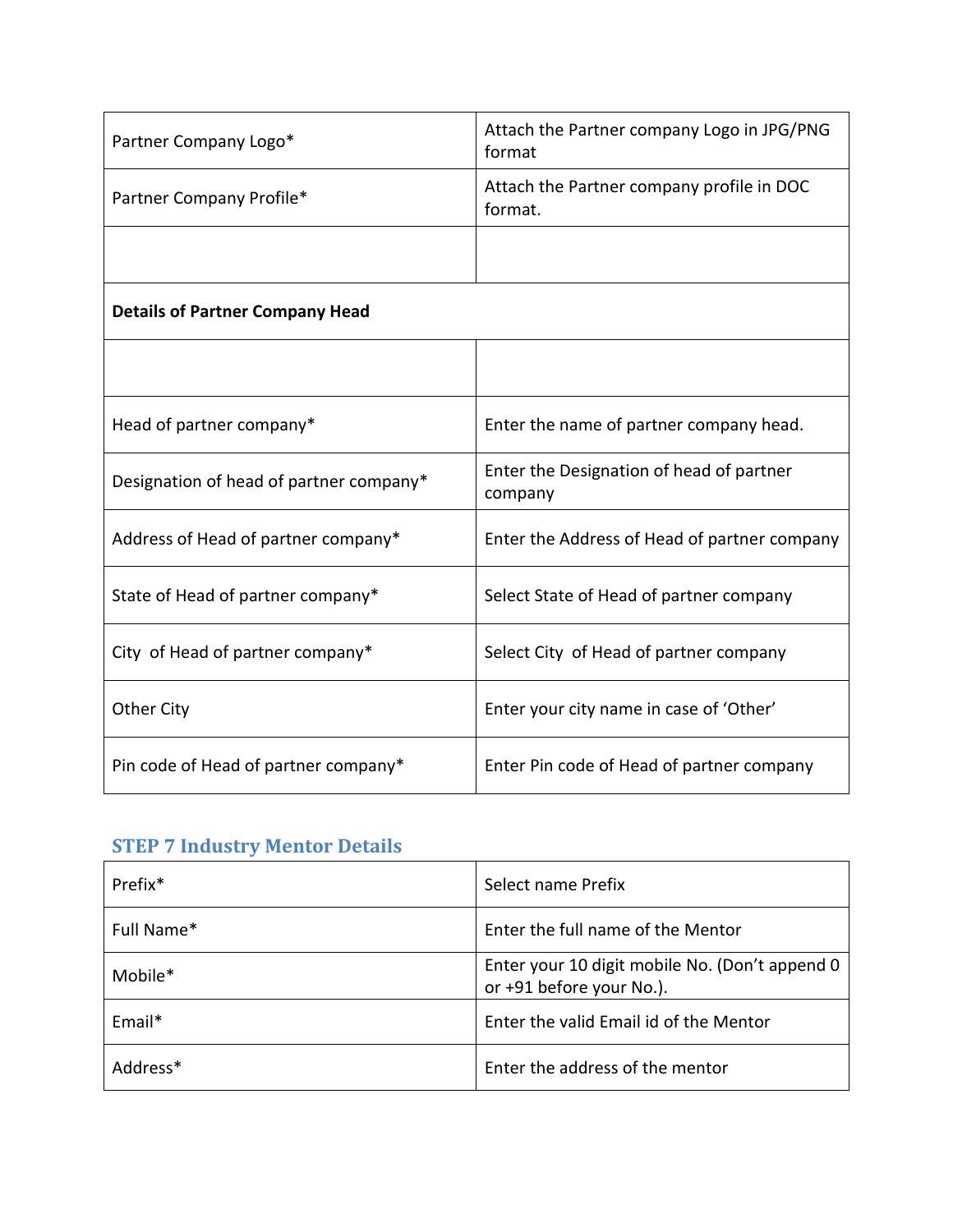| State*                              | Select the Mentor the state                                                                                                                     |
|-------------------------------------|-------------------------------------------------------------------------------------------------------------------------------------------------|
| $City*$                             | Select your city. If your city is not found then<br>select 'Other' option. And give your city name<br>in the field provided for the Other City. |
| <b>Other City</b>                   | Enter your city name in case of 'Other'                                                                                                         |
| Pin code*                           | Entre the valid 6 digit pin code                                                                                                                |
| STD Code*                           | Enter the valid STD Code                                                                                                                        |
| Phone No.*                          | Enter the valid Phone No.                                                                                                                       |
| Upload Bio data of Industry Mentor* | Attach the Bio data of Industry Mentor in Doc<br>Format                                                                                         |

## **STEP 8 Current Employment/ Fellowship Details**

| Currently availing any fellowship*                                                                              | Select Yes/No              |
|-----------------------------------------------------------------------------------------------------------------|----------------------------|
|                                                                                                                 |                            |
| If Yes then fill the Following two details                                                                      |                            |
|                                                                                                                 |                            |
| Name of the agency providing fellowship*                                                                        | Enter the name of agency   |
| Are you interested in switching over Present<br>fellowship to the PM's Fellowship for the<br>Doctoral Research* | Select Yes/No              |
|                                                                                                                 |                            |
| Are You Currently employed in some<br>job/assignment*                                                           | Select Yes/No              |
|                                                                                                                 |                            |
| If Yes then fill the Following details                                                                          |                            |
|                                                                                                                 |                            |
| Name of the Employer*                                                                                           | Enter the name of Employer |